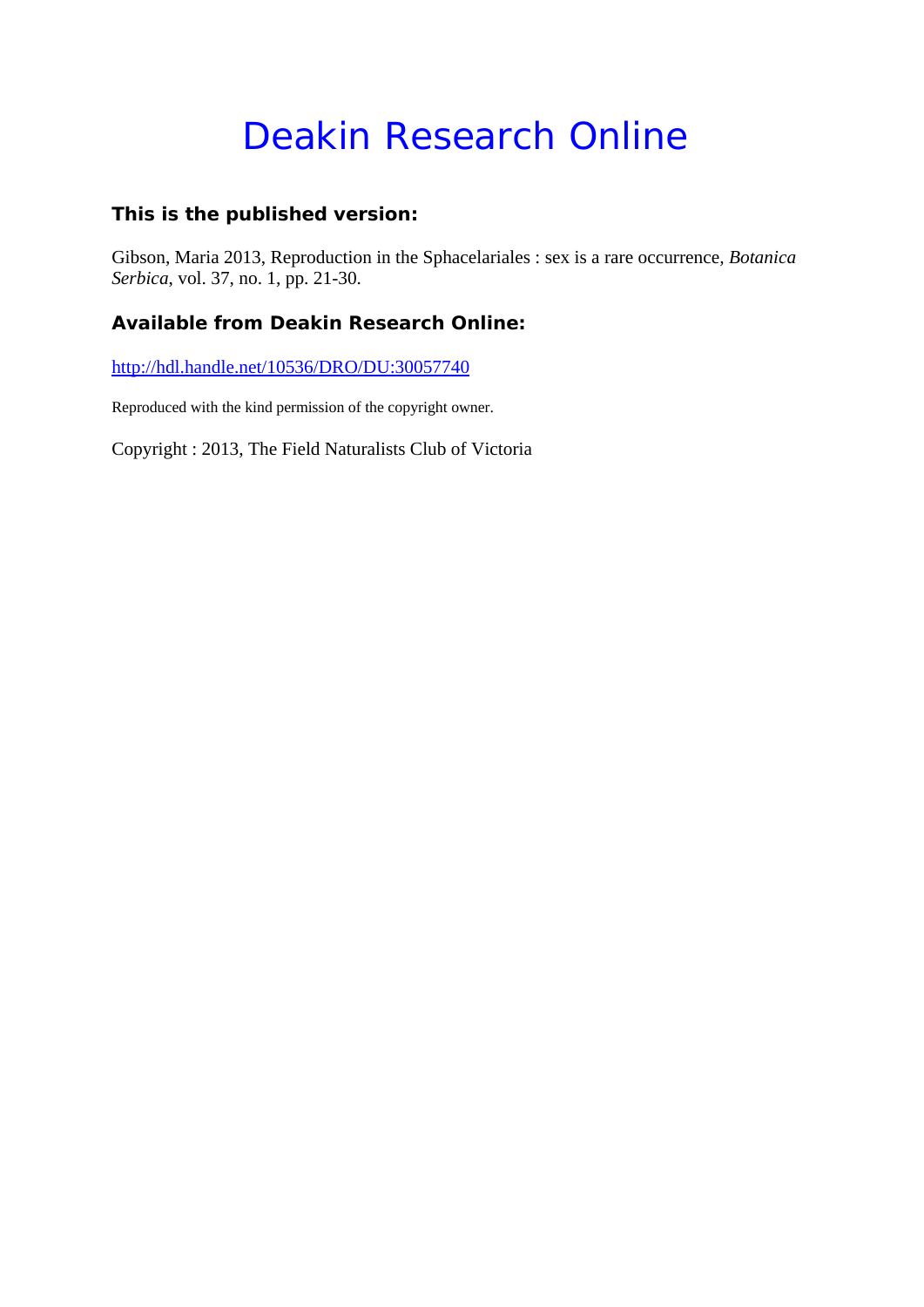## **Reproduction in the Sphacelariales: sex is a rare occurrence**

Maria GIBSON

School of life and Environmental Sciences, Deakin University, Burwood, Victoria, Australia;

**ABSTRACT:** This review examines the reproduction and life-history of the Sphacelariales, providing a synthesis of much of the key literature and examining whether an alternation of generations is common within the order. The evidence suggests that sexual reproduction is a rare occurrence for most species, which may be a result of meiosis failing to occur in the unilocular sporangium, onset of sexuality failing to occur in gametophytes or because the necessary environmental conditions are absent. One or all scenarios, or another, may apply depending on the species but, in most instances, there is insufficient information to determine this. Asexual reproduction is common in the order and may be by vegetative means, production of asexual spores or by parthenogenesis or ephebogenesis. Temperature and daylength are known to affect reproduction in the order and the suggested critical daylength for production of propagules in *Sphacelaria rigidula* Kützing has been narrowed to fall between 8 and 9.5 h.

**Key words:** Sphacelariales, life-history, reproduction, alternation of generations, *Sphacelaria*, *Halopteris*.

Received 26 November 2012 Revision accepted 28 March 2013

UDK 582.272-116

#### **INTRODUCTION**

With the ready availability of DNA sequencing in recent years, clarification of algal phylogeny has progressed rapidly. The most recent revision of the Sphacelariales used chloroplast-encoded psbC and rbcL DNA sequences and showed the order was strongly monophyletic and consisted of four families: Sphacelariaceae, Stypocaulaceae, Cladostephaceae and Sphacelodermaceae (Draisma *et al.* 2010). Understanding the reproduction of the order, however, remains to be unravelled in spite of the available literature, which is not inconsiderable but contains many gaps. This review provides a synthesis of much of the available work investigating reproduction of taxa within the order and examines the validity of the inference that a life-history with an alternation of generations occurs for the order.

The phylogeny determined by Draisma *et al.* (2010) incorporates the traditionally accepted families based on morphology (Draisma *et al*. 2002) but excludes the Choristocarpaceae, which was considered doubtfully placed (Prud'homme van Reine 1982; Searles & LEISTER 1980), and introduces the Sphacelodermaceae. This paper accepts the delimitation of the four families recognized by Draisma *et al*. (2010) and uses the associated nomenclature.

#### **Sphacelariaceae**

*Asexual reproduction.* The Sphacelariaceae consists of six genera: *Battersia*; *Chaetopteris*; *Herpodiscus*; *Sphacelaria*; *Sphacella*; and *Sphacelorbus*. Vegetative reproduction is common throughout the family, principally by fragmentation although this has not been noted in all species (PRUD'HOMME VAN REINE 1982). Some species, e.g. *Sphacelaria biradiata* Askenasy, *S. rigidula* Kützing, *S. tribuloides* Meneghini, also develop secondary attachment discs, which form commonly on stolons and to a lesser extent on rhizoids (PRUD'HOMME VAN REINE 1982; Gibson 1989; Gibson 2003). These discs form the basis of new plants upon separation from the parent plant by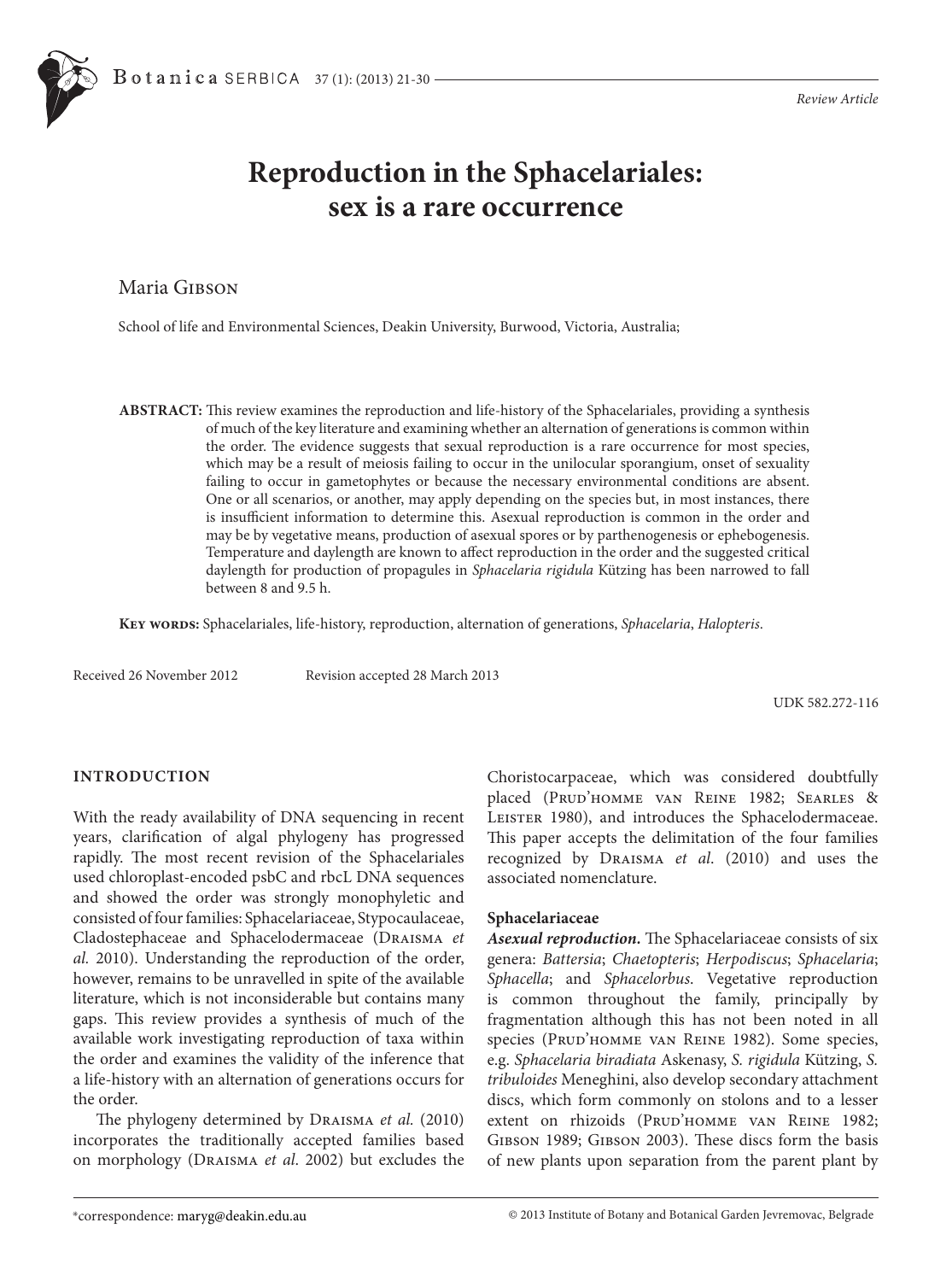fragmentation of the stolon or rhizoid. They can form erect shoots and become attached when they come in contact with an appropriate substratum, although attachment does not always occur. GIBSON (1989; 2003) also noted the secondary attachment discs on first, second and even third order laterals of cultured *S. rigidula* and *S. biradiata.* These did not attach to the culture dishes and, in *S. biradiata*, did not become fertile. It was thought that the detached state might be a cause of infertility, but attempts to attach specimens using a variety of substrata was unsuccessful. The detached state did not prevent *S. rigidula* from becoming fertile. In some species, e.g. *Sphacelaria plumula*  Zanardini, turburculous structures formed as well as, or instead of, the secondary attachment discs (PRUD'HOMME van Reine 1982). These, also, could behave as ramets.

In *S. rigidula*, GIBSON (1989) observed nodules in cultures kept at 20°C and 14.5 h irradiance. Under these conditions *S. rigidula* deteriorated rapidly, leaving round balls of tissue which could survive for about one month. When transferred to lower temperatures, the nodules could germinate and form new plants. These nodules were quite different from those noted for the same species by VAN DEN HOEK & FLINTERMAN (1968) or from the 'proliferations' described by PRUD'HOMME VAN REINE (1982) for this and other species. The structures observed by the latter authors developed into secondary attachment discs. The nodules noted by Gibson (1989) developed from secondary segments characteristic of the order and formed a thick wall around them. They were able to undergo a prolonged period of dormancy before germinating into a new plant. Gibson (1989) did not observe these nodules in wild plants.

*Sphacelaria* is the only genus within the Sphacelariaceae, indeed, within the order (Table 1) that produces specialised vegetative propagules. These are small deciduous branchlets that detach readily from the parent and grow into an individual of the same generation. Propagules vary considerably in morphology and have been used to distinguish between species (e.g. GOODBAND 1971; Prud'homme van Reine1982; Keum *et al*. 1995). Prud'homme van Reine (1982) and Womersley (1987) reported they often occurred in greater numbers when sexual reproductive structures were not present but Gibson (1989) did not find this to be the case for *S. rigidula*, although did for *S. biradiata*. When the propagule detaches, it leaves behind a basal cell that can form new propagules (Prud'homme van Reine 1982; Gibson 1989; 2003). Germination rates of propagules may vary between and within species. In Australia, Gibson found only few germinated for *S. biradiata*, but 75% or more for *S.*  rigidula. In the Netherlands, however, PRUD'HOMME VAN Reine (1982) observed many shed propagules of *S. rigidula* in culture, but only occasionally noted any that germinated.

Colijn & Van den Hoek (1971) demonstrated that propagule formation could be regulated by both photoperiod and temperature. Their work, combined with that of VAN DEN HOEK & FLINTERMAN (1968), showed that propagules of *S. rigidula* formed at warm temperatures (12, 17 and 20°C) and long days (12 and 16 h of light). GIBSON (1989) grew *S. rigidula* under conditions mimicking those of the seasons experienced at her study sites in Victoria, Australia and found propagules formed under all conditions tested, including under the shorter days and colder temperatures of winter conditions; however, these winter conditions ranged from 11 to 13°C and 9.5 to 10.5 h light, essentially overlapping the warm temperatures and long day lengths used by the former investigators. COLIJN & Van den Hoek (1971) did not find propagules in cultures grown under 8 h light. Thus, the critical daylength for this species probably lies between 8 and 9.5 h.

JOHN & DE GRAFT-JOHNSON (1975) also found a temperature effect in *S. brachygonia* Montagne but not a photoperiodic effect. They found propagules formed on *S. brachygonia* under both long (16:8) and short (8:16) day conditions with temperatures of 20-28°C but not lower temperatures.

There is evidence that asexual reproduction also may occur by more specialised means such as parthenogenesis, ephebogenesis or asexual spores, but this is discussed in the next section on life histories.

*Sexual reproduction and life histories.* An isomorphic or slightly heteromorphic, diplohaplontic alternation of sporophytes bearing unilocular structures with gametophytes bearing plurilocular structures and isogamy or anisogamy has long been considered characteristic for the family, but with the recent affiliation of *Herpodiscus durvillaea* (Lindauer) G.R. South with the Sphacelariales (Heesch *et al*. 2008), this needs to be broadened to include the presumptive, strongly heteromorphic lifehistory of *H. durvillaeae*. Unilocular sporangia were noted by SOUTH (1974) and PETERS (1990) for this species. They terminated in short erect filaments that occurred between longer vegetative filaments. Upon release, spores settled on nearby filaments, on the sporangia, or remained within the sporangia. Spores then developed into minute gametophytes that subsequently transformed, entirely, into gametangia (PETERS 1990). Peters noted release of pale zooids from the gametangia and suggested a heteromorphic life cycle with an alternation of an endophytic, parasitic sporophyte with a minute gametophyte and isogamy. While this life-history is highly probable, the entire sequence has not been definitively demonstrated. The entire sequence of an alternation of generations in the family has been demonstrated in only one species, *S. rigidula*, although evidence suggests this could be widespread in the family.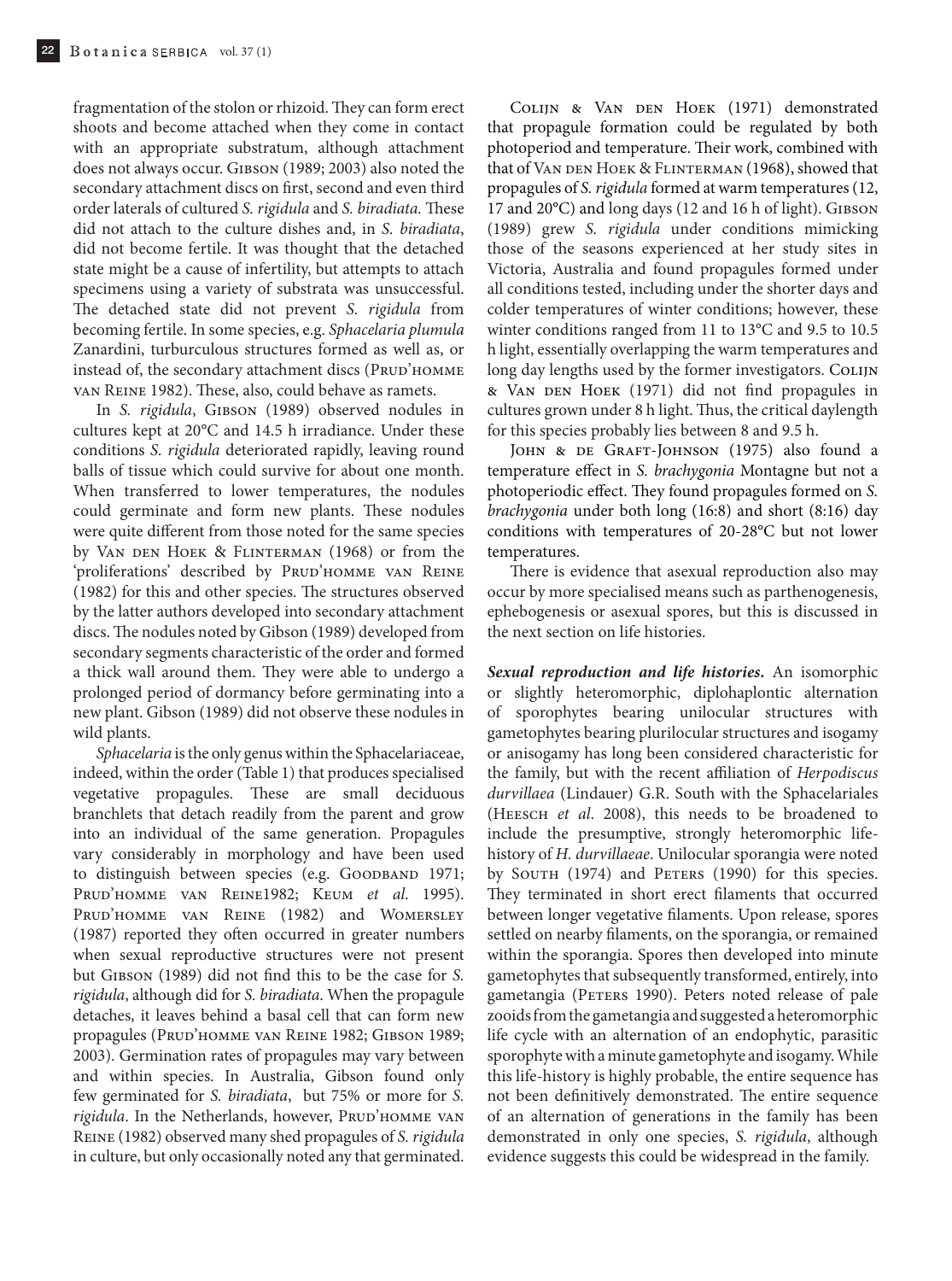| Chromosome number        |                                                                 |                                                                             |                                |
|--------------------------|-----------------------------------------------------------------|-----------------------------------------------------------------------------|--------------------------------|
| <b>Species</b>           | haploid                                                         | diploid                                                                     | Reference                      |
| Battersia mirabilis      | 8                                                               |                                                                             |                                |
| Halopteris filicina      | 16                                                              | 32                                                                          | Knight 1929                    |
|                          | 16                                                              | 32                                                                          | Mathias 1935                   |
|                          | 8                                                               | 16                                                                          | Schwarzenbach 1957             |
| Halopteris psuedospicata | 15-16 (wild gametophyte - one<br>count)                         | 30 (wild plant - first generation<br>sporophyte – see text - $1$ count)     | Gibson 1989                    |
|                          | 15-16 (cultured plant grown from<br>parthenogenesis - 2 counts) | 30-32 (cultured plant resulting from<br>fertilisation $-2$ counts)          | Gibson 1989                    |
|                          |                                                                 | 30-32 (cultured plant grown from a<br>$unizood - 3 counts)$                 | Gibson 1989                    |
|                          |                                                                 | 30-32 (wild plant - second<br>generation sporophyte - see text-2<br>counts) | Gibson 1989                    |
| Halopteris paniculata    |                                                                 | 30 (wild sporophyte -1 count)                                               | Gibson 1989                    |
|                          |                                                                 | 30-32 (cultured plant grown from<br>unizooid - one count)                   | Gibson 1989                    |
| Halopteris scoparium     |                                                                 | $20 - 40$                                                                   | Swingle 1897                   |
|                          |                                                                 | 32                                                                          | Escoyez 1979                   |
|                          | 16                                                              | 32                                                                          | Knight 1929                    |
|                          | 16                                                              | 30                                                                          | Higgins 1931                   |
| Sphacelaria cirrosa      |                                                                 | $22 - 24$                                                                   | Prud'homme van Reine 1982      |
|                          |                                                                 | $28 - 34$                                                                   | Prud'homme van Reine 1982      |
|                          | $12 - 16$                                                       |                                                                             | <b>Clint 1927</b>              |
| Sphacelaria plumigera    | 12                                                              |                                                                             | Prud'homme van Reine 1982      |
| Sphacelaria rigidula     | $25 - 30$                                                       | $50 - 60$                                                                   | Van den Hoek & Flinterman 1968 |
|                          |                                                                 | $35 - 46$                                                                   | Prud'homme van Reine 1982      |
|                          |                                                                 |                                                                             |                                |

| Table 1. Chromosome numbers in the Sphacelariales |  |  |
|---------------------------------------------------|--|--|
|---------------------------------------------------|--|--|

The life-history of *S. rigidula* in the Netherlands (Van den Hoek & Flinterman 1968) and in Australia (Gibson 1989) has been determined as weakly heteromorphic, diplohaplontic and anisogamous. In both studies, unilocular structures were produced in cultures kept at colder temperatures: 4°C in Van den Hoek and Flinterman's study and 11, 12 and13°C in Gibson's study. This reflected respective winter conditions, which is when wild plants are found with unilocular structures (PRUD'HOMME VAN Reine 1982; Gibson 1989). Only few unilocular structures were produced in the Australian specimens at 11 and 12°C. COLIJN & VAN DEN HOEK (1971) also found unilocular structures in cultures at 12°C while PRUD'HOMME VAN Reine (1982) found them at 4°C. There also appears to be a photoperiodic requirement as unilocular structures

occurred only at the shorter daylengths of 12.5 h or less across the four studies.

These unilocular structures proved to be sporangia as zooids obtained from them developed into gametophytes bearing distinct micro- and macro- plurilocular gametangia; however, the European plants were dioecious (Prud'homme van Reine 1982) while Australian *S. rigidula* was monoecious although plants with exclusively or predominantly macro-gametangia were more common (Gibson 1989). A temperature and daylength influence was demonstrated for the European plants within experiments although some variation occurred between experiments. COLIJN & VAN DEN HOEK (1971) reported female gametangia at 4 and 12°C and 16:8 (light:dark) regimes but not at higher temperatures or shorter daylengths.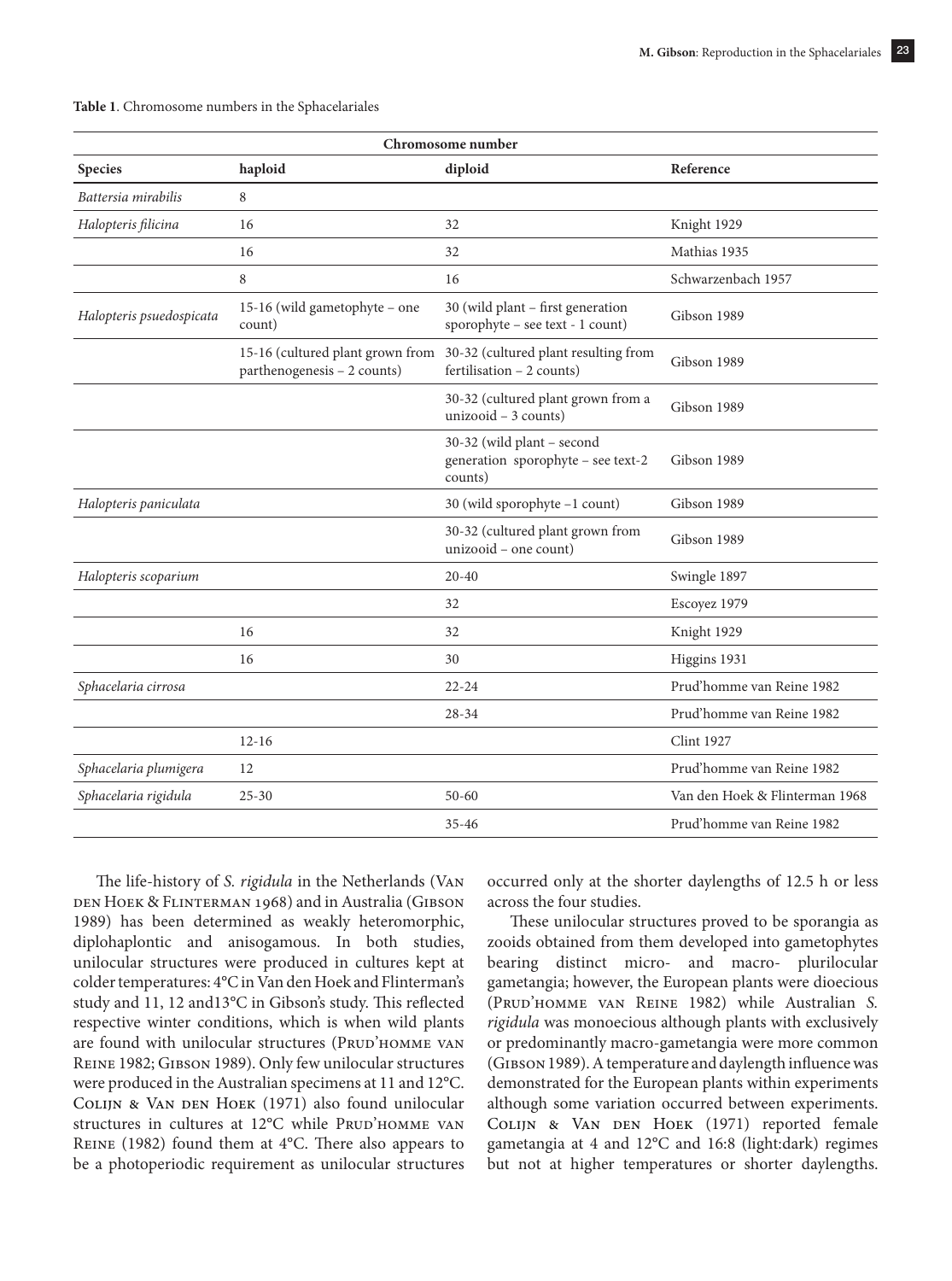Van den Hoek & Flinterman (1968) also reported gametangia under these, but not higher, temperatures at 12:12 regimes although did not specify whether these were micro- or macro-gametangia or both. Ten Hoopen *et al*. (1983) investigated only male plants at 12°C and found gametangia at daylengths of 14, 16 and 24 (few) h but not less. A temperature/daylength influence was not demonstrated in Australian plants but cannot be ruled out. Gibson (1989) found gametangia at temperatures from 11 to 20°C and at daylengths from 9.5 to 14.5 h but she did not investigate lower temperatures or shorter daylengths.

Fertilisation of macro-gametes by micro-gametes resulted in diploid sporophytes. Van den Hoek and Flinterman coupled their work with chromosome counts and successfully showed the associated changes in ploidy levels throughout the life-history. Parthenogenesis was noted by both Van den Hoek & Flinterman (1968) and Gibson (1989). Female gametes could develop into the parent generation or into a haploid sporophyte generation that bore unilocular structures, which did not appear to be fertile and is considered a 'dead end' pathway; however, haploid sporophytes could be maintained within a population by propagule production.

PRUD'HOMME VAN REINE (1982) cultured many species within the Sphacelariaceae but did not succeed in following the complete sequence of a life-history of any species; however, he provided strong evidence to suggest alternation of generations for some. For example, in *Sphacelorbus nanus* (Nageli *ex* Kützing) Draisma, Prud'homme & H. Kawai, he observed that zooids from plants with plurilocular structures, presumed gametophytes, could develop into plants with unilocular structures, presumed sporophytes. He had not observed fertilisation, but this could not be discounted. This suggests an alternation of generations. From the zooids of plurilocular structures, he also noted development of plants that produced plurilocular or mini-unilocular structures, reminiscent of the parthenogenesis noted above for *S. rigidula*. In cultures with only mini-unilocular structures, he subsequently found young plants bearing either plurilocular or miniunilocular structures, suggesting an asexual pathway; however, he designated this as uncertain in his Fig. 211, a diagram of the hypothetical life-history of the species. Presumably, he had missed seeing the unizooids. Coupling observations from his field collections, those of others, and his culture experiments, PRUD'HOMME VAN REINE (1982) suggested similar life-histories for *Chaetopteris plumosa* (Lyngbye) Kützing, *S. tribuloides* and *S. plumula* as did Gibson (2003) for *S. biradiata*. She followed the reproduction of a wild population of *S. biradiata* over a 14 month period and endeavoured to parallel this with culture studies. Propagules, unilocular structures and plurilocular

structures were found in the field but cultured plants never became fertile. Macro- and micro-gametangia were found, usually on separate plants, and fertilisation was observed.

Prud'homme van Reine (1982) found data was too scarce to suggest life-histories for *S. reticulata* Lyngbye, *Spacella subtillisima* Reinke, *Battersia plumigera* (Holmes *ex* Hauck) Draisma, Prud'homme van Reine & H. Kawai, *Sphaceloderma caespitula* (Lyngbye) Draisma, Prud'homme van Reine & H. Kawai, *B. arctica* (Harvey) Draisma, Prud'homme van Reine & H. Kawai, *B. racemosa* (Greville) Draisma, Prud'homme van Reine & H. Kawai, *B. mirabilis* Reinke *ex* Batters, *S. cirrosa* (Roth) C. Agardhand, *H. sympodiocarpus* (Sauvageau) Draisma, Prud'homme van Reine & H.Kawai, which he also examined.

Certainly, apparent sporophytes and gametophytes have been collected for many species (e.g. Sauvageau 1900-1914; Womersley 1967; 1987; Prud'homme van Reine 1982; Gibson 1989) and suggest an alternation of generations is possible, but for a number of species, to the best of my knowledge, plurilocular zoidangia are unknown e.g. *S. brachygonia*, *S. plumula*, *S. novae-hollandiae* Sonder, *H. carpoglossi* (Womersley) Draisma, Prud'homme van Reine & H. Kawai, *H. pulvinata* (J.D. Hooker & Harvey) Draisma, Prud'homme van Reine & H. Kawai, *S. lacustris*  Schloesser & Blum, and *Sphacella subtilissima.* How do these species reproduce? It does not seem it would be by an alternation of generations. *Sphacelaria brachygonia*, *S. plumula* and *S. novae-hollandiae* produce vegetative propagules, so populations easily can be maintained from these; but the other species do not. These produce only unilocular structures, so, reproduction is not sexual. Presumably, new plants can develop from fragments as this appears common throughout the order, and has been noted by PRUD'HOMME VAN REINE (1982) for most of the species he examined. The development of basal discs along stolons and rhizoids also is likely to facilitate vegetative reproduction, especially as this has been noted for species in the Stypocaulaceae and Cladostephaceae as well (GIBSON1989).

In species which produce only unilocular zoidangia, consideration should be given to the idea that, perhaps, meiosis does not occur and asexual zooids are formed. We have seen earlier that haploid sporophytes are produced in *S. rigidula* and *Spacelorbus nanus*. Zooids of the latter appeared fertile while those of the former did not; however, this may have been an artefact of culture conditions. We do not know what happens in the field. PRUD'HOMME VAN REINE (1982) cultured many species of the Sphacelariace in his investigation on the family's taxonomy and he reports some unusual observations. Most species included specimens from diverse geographic locations around Europe. Not uncommonly, he would describe production of zoidangia only after years of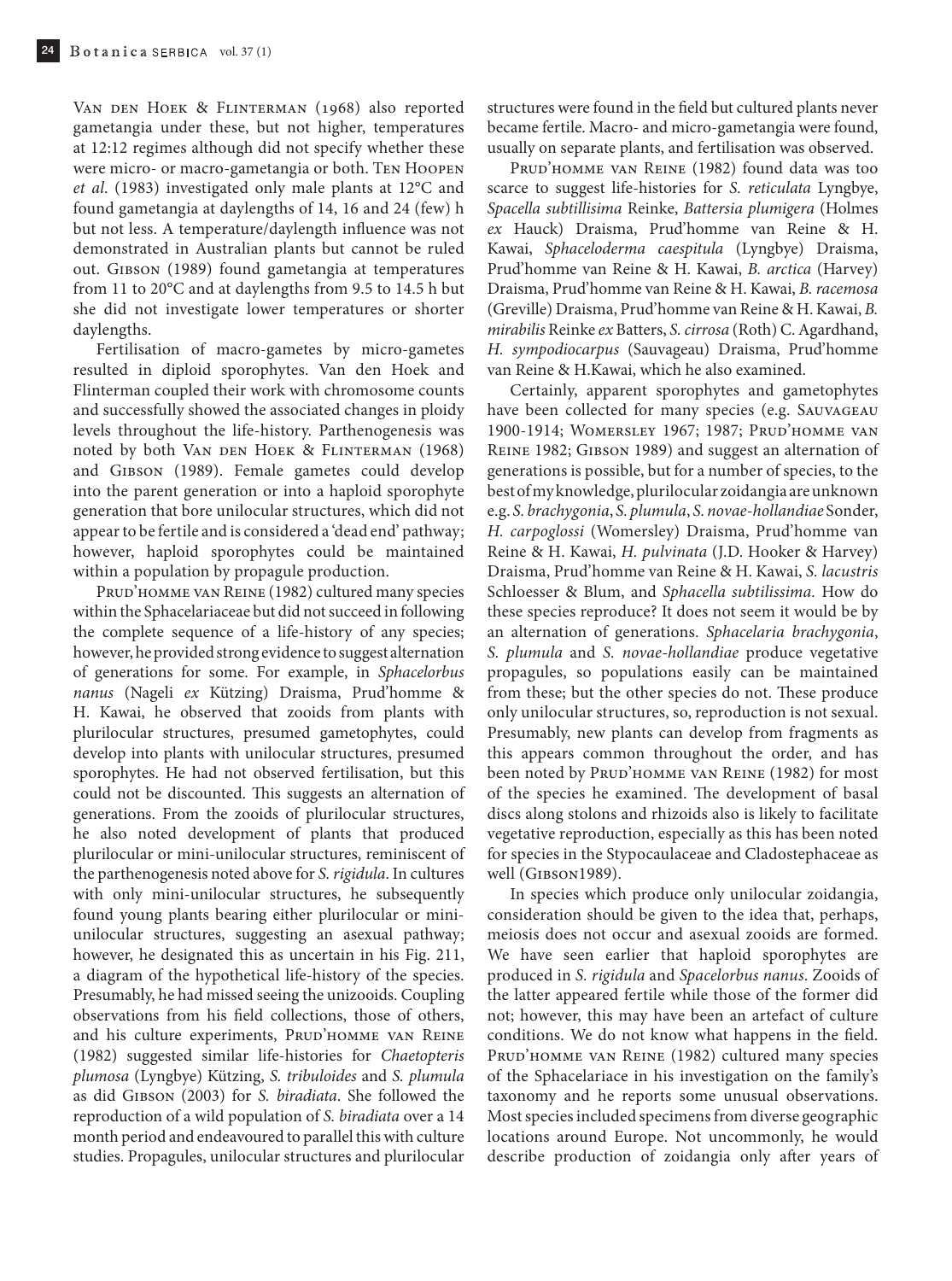culture under the same conditions, e.g. 5.5 years in one culture and 3 years in another for *B. racemosa*. Specimens of one species would become fertile when collected from one area but not another. Release of zooids from a zoidangium sometimes occurred as one cohesive unit which formed a nodule and produced filaments, rather than as zooids that would separate from each other. Sometimes zooids did not release and would remain within the zoidangium and produce filaments, or not. Then there is the production of tuburculoid structures which could be induced through infection by a chytrid; however, these structures can produce filaments and form the core of a potential ramet.

For many species, Prud'homme van Reine (1982) states that zoidangia are rarely reported from collections of wild specimens in Europe, either from his own or those of others. For some species that produce both unilocular and plurilocular zoidangia, he states that one type of zoidangium, usually unilocular, is more common than another. For such species, then, an alternation of generations would be uncommon. Even for *S. rigidula*, which occurs almost worldwide, he states that unilocular zoidangia have not been noted often on European coasts. In Australia, however, unilocular zoidangia are common (Gibson1989), much more so than plurilocular zoidangia but the latter are not rare. It is possible that the occurrence of an alternation of generations may occur commonly for a species in one area but not another.

#### **Sphacelodermaceae**

The Sphacelodermaceae is a recently created (DRAISMA *et al*. 2010), monotypic family containing *Sphaceloderma helgolandica* (Kuckuck) Waern, previously known as *Sphacelaria caespitula* Lyngbye. Vegetative reproduction has not been described for this species.

The life-history of this species remains unknown although unilocular and plurilocular zoidangia often have been observed (LUND 1950; IRVINE 1956; PRINGSHEIM 1874; Prud'homme van Reine, 1982, Sauvageau 1900- 1914). Prud'homme van Reine found zoidangia after nine years of culturing and grew healthy plantlets from uniand plurilocular zoidangia but these never became fertile. PRINGSHEIM (1874) found pluricular and presumptive unilocular structures on the one plant. The latter were either very young or empty, thus, could not be distinguished with certainty from empty plurilocular structures (Prud'homme van Reine 1982), that had non-persistent walls (Sauvageau 1900-1914). Lund, however, described persistent walls in plurilocular zoidangia and Prud'homme van Reine found that both persistent and non-persistent walls occasionally occurred in the same plurilocular zoidangium. Kuckuck (1894 in Prud'homme van Reine 1982) found unilocular zoidangia and to plurizoidangia

occurred on separate plants. These were stalked. Kuckuck also found non-stalked subspherical unilocular structures as did Sauvageau but Prud'homme van Reine considers these to be caused by a chytridiaceous fungus.

#### **Cladostephaceae**

*Asexual reproduction. Cladostephus spongiosus* (Hudson) C. Agardh is the only member of the Cladostephaceae. In culture, Gibson (1989) noted that fragments excised from mature plants could develop into plantlets but this has not been observed in the field, although theoretically it would be possible. Both GIBSON (1989) and SAUVAGEAU (1900-1914) observed that stolons, formed from peripheral cells of the holdfast and developed attachment discs along its length thus, potentially, could facilitate vegetative reproduction. Vegetative reproduction has not been described in field plants.

A discussion on possible asexual reproduction by zooids is presented in the next section. GIBSON (1989; 1994) reported that zooids from unilocular zoidangia occasionally did not separate upon release. Flagella were oriented toward the outside of the spore mass, which remained motile for 10 minutes before the mass rounded up and behaved as a single disc or holdfast (Gibson 1989). This has not been reported elsewhere for *C. spongiosus* but, in *S. rigidula*, VAN DEN HOEK & FLINTERMAN (1968) observed the release of a single monospore from unilocular sporangia on several occasions. These did not develop in culture and PRUD'HOMME VAN REINE (1982) suggested they were due to the use of sodium alginate as a mounting fluid, but GIBSON (1989) used fresh seawater.

*Sexual reproduction and life-histories.* Sauvageau (1900-1914) and Schreiber (1931) examined the reproduction of *Cladostephus* but their observations appeared contradictory (GIBSON 1994). Sauvageau found that zooids from plurilocular structures could germinate without fertilisation occurring and deemed them to be 'neutral' or asexual spores. Schreiber, however, determined they were isogametes and described fusion of a positive and negative mating strain with the presumptive female gametes rounding up and settling before being fertilised by the presumptive male gametes. Fertilisation was not observed when gametes from only one plant were used and it was suggested that plants were dioecious. Two mating strains also were described by Meinderts (in MÜLLER et al. 1986) but her paper described the sexual pheromone of *C. spongiosus* and did not provide detail on the actual sexual process. Gibson (1989; 1994) conducted fertilisation experiments of fresh material collected every month over a thirteen month period and clearly demonstrated that plants were monoecious but self-incompatible, explaining why Schreiber observed fertilisation only when gametes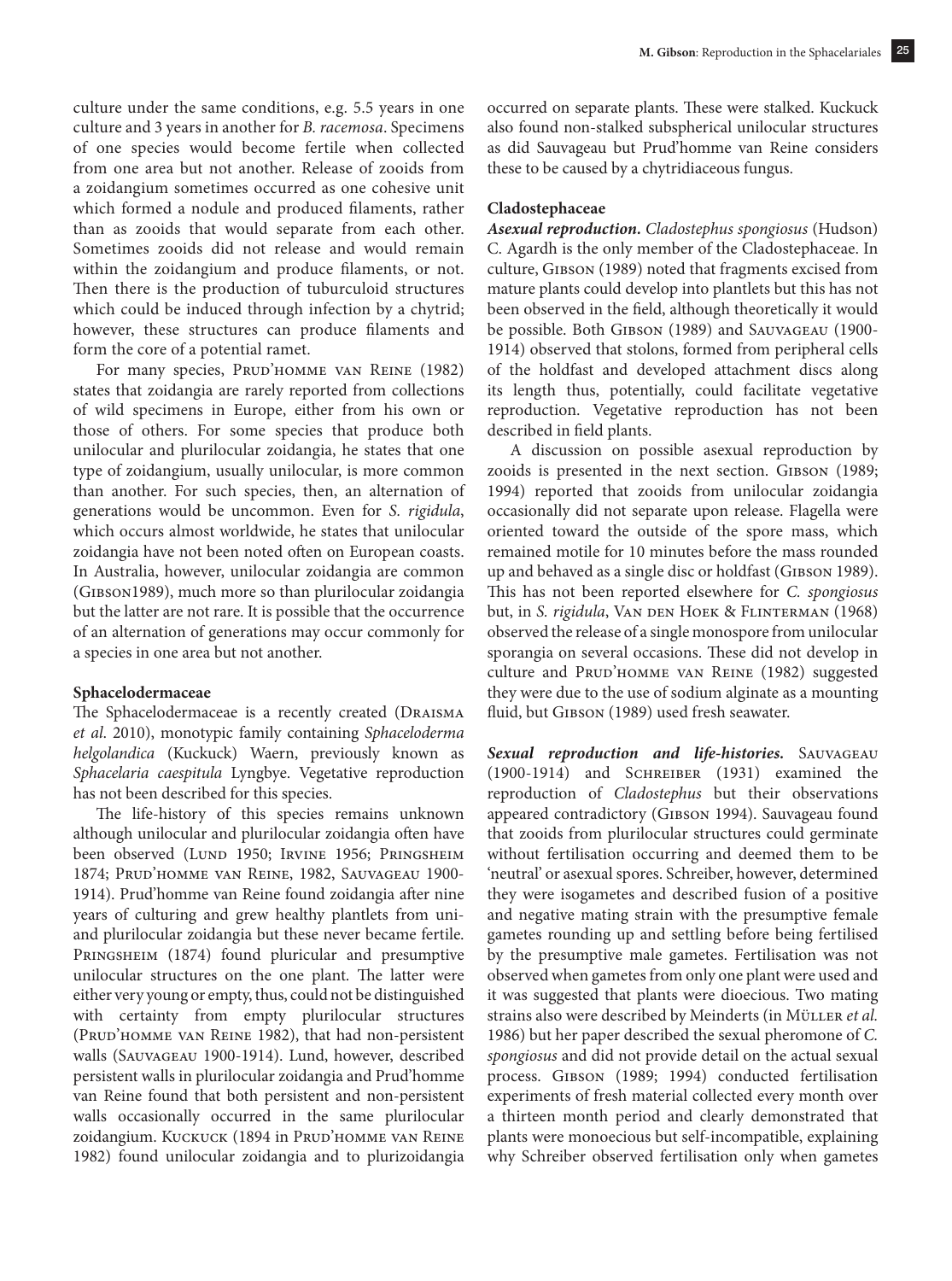of two plants were mixed together. She noted that sexual behaviour and fertilisation occurred for only 2-3 weeks in winter. The rest of the year, zooids from plurilocular structures could germinate without fertilisation occurring. These zooids were positively phototactic while those that showed sexual behaviour were negatively phototactic. A similar onset of sexuality for a brief period in winter also was described for *Colpomenia peregrina* and complanate *Scytosiphon* by Clayton (1979; 1980), so Gibson suggested that *C. spongiosus*, similarly, might produce asexual spores for most of the year and functional gametes for only a brief period in winter.

Gibson's work clarifies what appeared to be the contradictory observations of Sauvageau and Schreiber and supports the generally accepted concept (SCHREIBER 1931; Fritsch 1945; Prud'homme van Reine 1982) that *C. spongiosus* is an isomorphic diplohaplont. She suggests, however, that sexual reproduction is rare and that asexual reproduction via plurilocular sporangia borne on the gametophyte is more common. Indeed, Womersley (1967) stated that plants with unilocular organs did not occur in Australia, indicating that sexual reproduction, hence alternation of generations, did not occur. GIBSON (1989; 1994), however, found Australian plants with unilocular sporangia at one of her sites, Point Lonsdale, Victoria, where she collected on a monthly basis over a 13 month period, but not at her other eight sites although seasonal collections were made at three of them: Flinders, Sorrento and a second population at Point Lonsdale. One could argue that this reflects sampling intensity and that if such sampling intensity is required to locate plants with unilocular structures, it indicates that presumptive sporophytes are rare, hence sex and alternation of generations is rare. In November, however, 60% of plants in her main study population had unilocular structures. This does not constitute rare. In October, December and January, something like 20% of the population had unilocular structures, i.e. one in five plants. This might be uncommon but is not rare. Because of this, it would be unlikely that she would have missed collecting specimens with unilocular structures in her seasonal populations had they been present. Thus it might be that they occur in one area and not another. Indeed, LINDAUER (1947) and Lindauer *et al*. (1961) described plants with unilocular and plurilocular structures as common in New Zealand but in separate populations (as *C. australis* and *C. verticillatus* respectively).

Gibson (1989; 1994) did not carry out chromosome counts for either presumptive sporophytes or gametophytes but, as she convincingly demonstrated fertilisation, it is likely that both haploid and diploid plants occur and that an alternation of generations and the production of sporophytes is a possibility. Her Fig. 12 (GIBSON 1994)

indicated that plants with plurilocular structures were most common from May to August (late autumn and all winter). Sexual activity occurred in July (mid-winter). Smaller and younger plants were noted from September. Gibson's suggestion that these plants arose from sexual (a typographical error states this as asexual) activity or parthenogenesis, or that they arose from asexual zooids, is not incompatible with the data.

From all available evidence it would seem that her suggested life-history (GIBSON 1994) is highly likely but, with the observations of LINDAUER (1947) and LINDAUER et *al*. (1961), that populations with only unilocular zoidangia can occur, a further asexual cycle should be added (Fig. 1); i.e. that zooids from unilocular zoidangia can produce more plants with unilocular zoidangia. Further support for this is that it also is known to occur in the Sphacelariaceae, as mentioned earlier.

#### **Stypocaulaceae**

*Asexual reproduction.* The recent revision of the Sphacelariales by Draisma *et al*. (2010) identified four genera in the Stypocaulaceae: *Halopteris*, which is the largest with about 16-20 species depending on the authority followed, *Protohalopteris* (monotypic), *Phoiocaulon* (four species) and *Ptilopogon* (monotypic). None of them is known to produce specifically dedicated vegetative reproductive structures as occurs in *Sphacelaria*, but fragments generally are described to grow easily in culture (e.g. MOORE 1951; PRUD'HOMME VAN REINE 1982; GIBSON 1989). Whether they do so in the field is unknown. Prud'homme van Reine (1982) describes nodules sometimes forming as proliferations along filaments of *Protohalopteris radicans* (Dillwyn) Draisma, Prud'homme van Reine & H. Kawai, or from zoidangia when release did not occur. These can produce filaments so, potentially, can break off and form a new plant. GIBSON (1989) noted nodulation in older, deteriorating filaments of *Halopteris psuedospicata* Sauvageau and *Halopteris paniculata* (Suhr) Prud'homme van Reine, which were extremely fragile. The nodules resembled those she observed for *S. rigidula* but were quite different from those noted by Prud'homme van Reine. Gibson also noted development of filaments from these nodules. Prud'homme van Reine (1982) occasionally noted formation of secondary attachment discs while MOORE (1951) and GIBSON (1989) noted formation of plantlets along rhizoids.

*Sexual reproduction and life-histories.* Species in the Stypocaulaceae are described as having an isomorphic, diplohapontic life-history with anisogamy or oogamy (Prud'homme van Reine, 1982; Womersley 1987). Meiosis has been demonstrated in unilocular sporangia of *Halopteris scoparia* (Linnaeus) Sauvageau (Higgins 1931)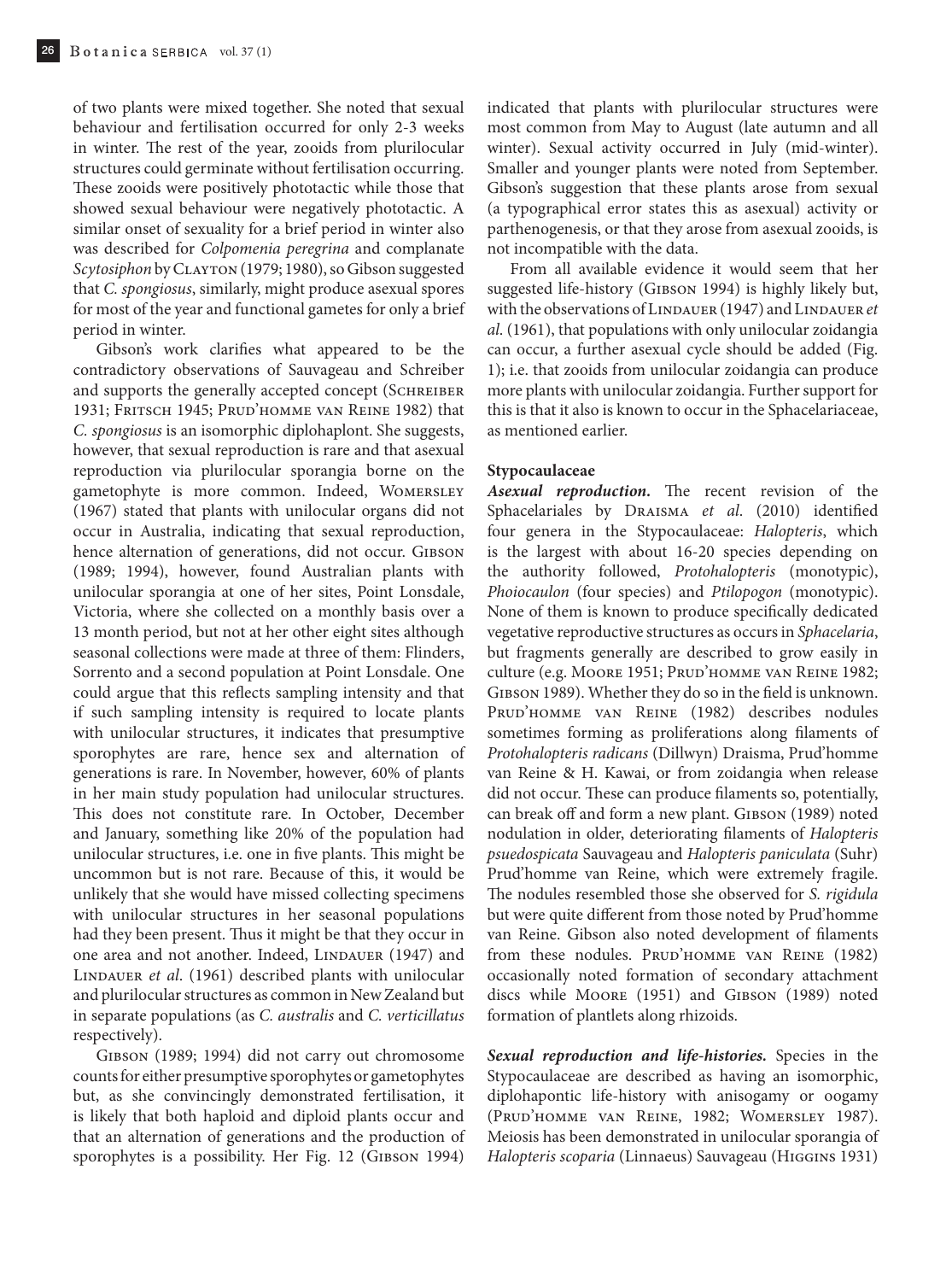and *Halopteris filicina* (Grateloup) Kützing (MATHIAS 1935). It has been demonstrated more recently in the latter species by KATSAROS & GALATIS (1986) who investigated the ultrastructure of its zoosporogenesis and provided a detailed description. Meiosis also has been demonstrated in the unilocular sporangium of *S. cirrosa* (CLINT 1927, as *S. bipinnata*) and *S. rigidula* (VAN DEN HOEK & Flinterman 1968) in the Sphacelariaceae and the unilocular sporangium initial is widely accepted as the site for meiosis in the order (PRUD'HOMME VAN REINE 1982).

Sauvageau (1900-1914) reported two types of plurilocular gametangia in *Halopteris filicina*, *Phloiocaulon* spp. and *Ptilopogon botryocladus* (J.D. Hooker & Harvey) Reinke. They differed in colour and size of their loculi, those of the female being twice as large as those of the male. In *Halopteris scoparia*, he also described reproductive organs of two types, antheridia and oogonia. HIGGINS (1931) and FRITSCH (1945) were not convinced that oogamy occurred. Moore (1951), however, recorded oogamy in five species of *Halopteris*  and described fertilisation and germling development of *Halopteris congesta* (Reinke) Sauvageau. Womersley (1987) also reported oogonia and antheridia for *Halopteris* species, as did Gibson (1989) for *Halopteris paniculata* and *Halopteris psuedospicata*. GIBSON (1989) described fertilisation and germling development as well. Each author described species as monoecious with gametangia developed in axillary sori of mixed plurilocular antheridia and unilocular oogonia. Moore (1951) and GIBSON (1989) both observed antheridia to deshisce apically and release sperm *en masse*. Upon contact with seawater, individuals soon swam actively away. During fertilization, a cloud of active sperm surrounded each egg. In neither study did germlings develop into adult, fertile plants. Gibson, however, coupled her work with chromosome investigations and counted 15-16 chromosomes in wild gametophytes, 30 in wild sporophytes and 30-32 in plants developed from zygotes (Table 1) clearly demonstrating an alternation of generations. These numbers correspond well with those for most other species in the family (Table 1), and order, for which counts have been carried out.

Despite the good evidence for sexual reproduction, however, the rarity of gametophytes is widely recognized (e.g. SAUVAGEAU 1900-1914; LUND 1950; MOORE 1951; Womersley1967 and Gibson 1989) suggesting that a regular alternation of generations may not always occur. Indeed, Gibson (1989) found only six and two gametophytes respectively for *Halopteris pseudospicata* and *Halopteris paniculata* out of more than 1000 plants examined for each species. Moore (1951) explained the low number of gametophytes to be due to two things: that vegetative reproduction (presumably of the sporophyte) occurred most of the time and that the gametophyte was



**Fig. 1**. Life-history of *Cladostephusspongiosus*. As well as what has been drawn, the gametophyte and sporophyte probably can undergo vegetative reproduction as well.

less hardy than the sporophyte. Lunp (1950) suggested an alternation of generations once may have occurred but now is completely or almost vanished, and that meiosis in the unilocular sporangium did not normally occur but, instead, asexual spores were produced. Lunp (1950) reported that plants of *Halopteris scoparia* bearing unilocular sporangia produced spores that developed into more plants that produced unilocular sporangia as did GIBSON (1989) for each of three wild populations of *Halopteris pseudospicata* and *Halopteris paniculata*, which she followed for a 14-month period. She coupled this with chromosome counts. Numbers for *H. psuedospicata* showed the two successive populations to be diploid (Table 1). Plants grown in culture from spores of unilocular sporangia of the first (parent) population also proved to be diploid. Gibson (1989) thus has demonstrated without doubt that an alternation of generations does not necessarily occur. Only two chromosome counts were provided for *Halopteris paniculata*, those from the first (parent) population and from plants grown in culture from their spores. This, again, shows a clear case where alternation of generations did not occur and a diploid generation was followed by another diploid generation.

Kawai & Prud'homme van Reine (1998) reported *Halopteris dura* (Ruprecht) Perestenko to have an isomorphic life-history with anisogamy. Unilocular structures did not release in culture but developed erect thalli *in situ*. These thalli produced two types of plurilocular gametangia on separate thalli. Fertilisation was not observed.

*Halopteris filicina* also is anisogamous and an alternation of generations was described by Keum *et al*. (1995) who demonstrated a temperature effect. Plants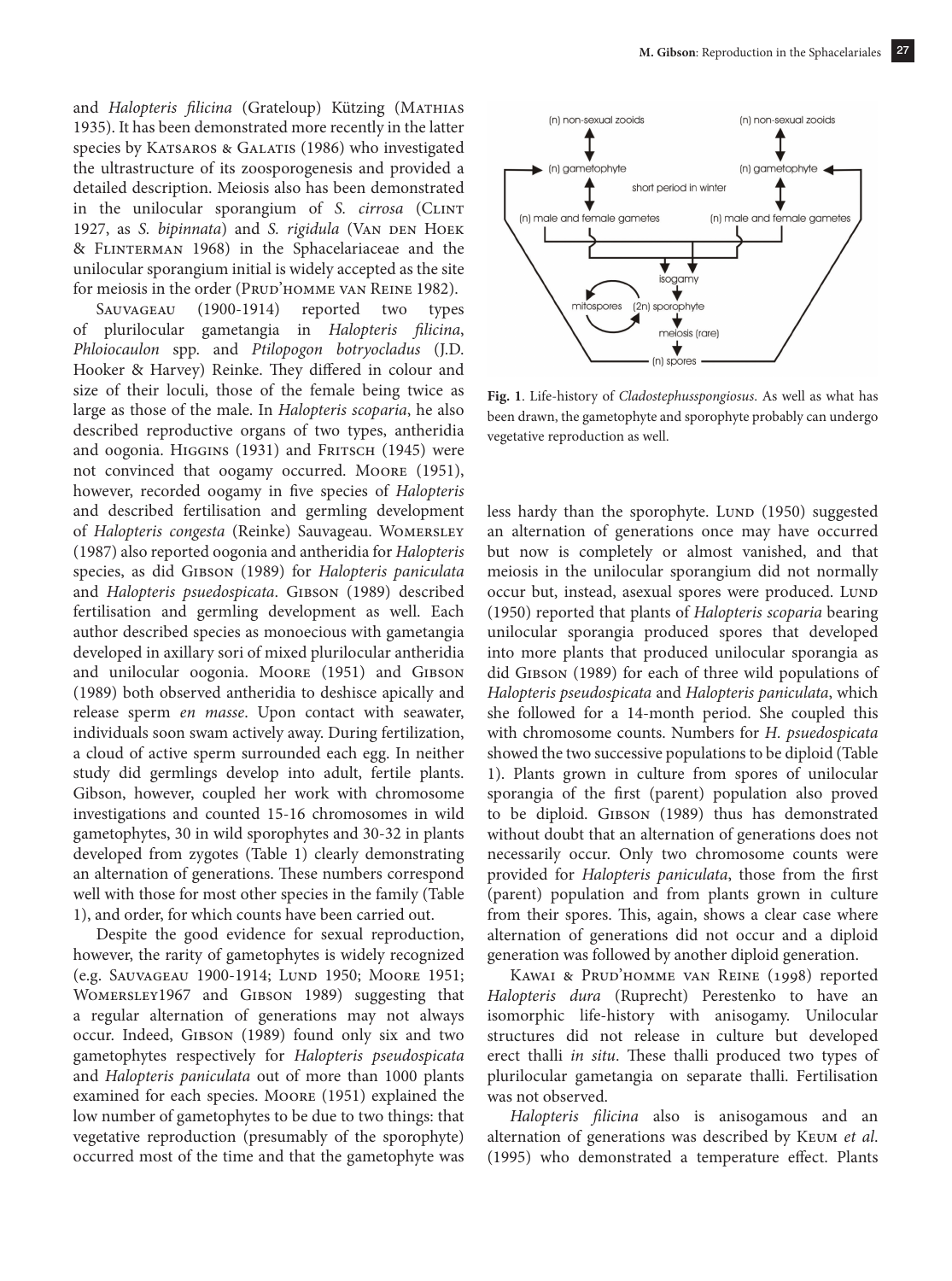produced unilocular sporangia at 15 and 20°C but not at 10°C. Spores from these developed into monoecious, anisogamous gametophytes, the zygotes of which grew into more unilocular sporangia bearing sporophytes. Field observations of *Halopteris psuedospicata* and *Halopteris*  paniculata by MEINDERTS (1984) showed unilocular sporangia were less common in the hotter months and gametophytes were found only in winter suggesting a temperature effect is possible. PRUD'HOMME VAN REINE (1982) noted possible temperature and daylength effects for *Protohalopteris radicans*. At 4°C, low light and short days, plurilocular structures were considered 'not uncommon' in a number of cultures from different countries. Zygotes did not form when gametes from one plant were used but fertilisation experiments between plants could not be performed as gamete release never occurred from two plants at the same time. This could be an indication that an alternation of generations, though possible, may be infrequent for this species.

Parthenogenesis of unfused female gametes in species of the Stypocaulaceae has been observed by PRUD'HOMME van Reine (1982) and Keum *et al*. (1995)

There remains much still to examine concerning the sexual reproduction and life histories within the Stypocaulaceae but here, as throughout the rest of the order, it would seem that sexual reproduction is rare.

**Concluding comments.** Genetic relationships between taxa have clarified the taxonomy of the order, but it would be interesting to determine the genetic variability within species. Low genetic diversity does not bode well for any organism, but especially at a time when our environment faces many human-induced pressures. It is apparent that while an alternation of generations can occur in the Sphacelariales, it generally is rare. The reasons for this are unknown. In *Halopteris*, it may be that meiosis has become rare. In *Cladostephus*, it seems there is a trigger for the onset of sexuality in gametophytes but, in regions where only sporophytes occur and are succeeded by other sporophyte generations, meiosis may not occur. Overlying this are possible temperature, daylength and light quality requirements, which are indicated for the order. Sometimes data appear contradictory between authors, as was the case for *Cladostephus spongiosus* until the full story emerged. The pieces of information that appeared contradictory were shown to be different pieces of the puzzle. Many studies on the life-histories of species within the Sphacelariales are incomplete, but the evidence suggests sex is a rare occurrence in the order. Much work is needed to determine why and requires parallel field, culture and genetic investigations.

#### **REFERENCES**

- Clayton MN. 1979. The life-history and sexual reproduction of *Colpomenia peregrina* (Scytosiphonaceae, Phaeophyta) in Australia. *Br. Phycol. J.* **14:** 1-10.
- Clayton MN. 1980. Sexual reproduction a rare occurrence in the life-history of the complanate form of Scytosiphon (Scytosiphonaceae, Phaeophyta) from southern Australia. *Br. Phycol. J.* **15**: 105-118.
- Clint HB. 1927. The life-history and cytology of *Sphacelaria bipinnata* Sauv. *Publ. Hart. Bot. Lab.* **3**: 5-23.
- Colijn F & Van den Hoek C. 1971.The life-history of *Sphacelaria furcigera* Kütz. (Phaeophyceae). 2. The influence of daylength and temperature on sexual and vegetative reproduction. *Nova Hedwigia* **21**: 899-922.
- Draisma SGA, Olsen JL, Stam WT Prud'homme van Reine WF. 2002. Phylogenetic relationships within the Sphacelariales (Phaeophyceae): rbcl, RUBISCO spacer and morphology. *Eur. J. Phycol*. **37**: 385-401.
- Draisma SGA, Prud'homme van Reine WF & Kawai H. 2010. A revised classification of the Sphacelariales (Phaeophyceae) inferred from a psbC and rbcL based phylogeny. *Eur. J. Phycol*. **45**: 308–326.
- Escoyez E. 1979. Caryocinèse, centrosome etkinoplasma dans le *Stypocaulon scoparium*. *Cellule* **25**: 181-203.
- FRITSCH FE. 1945. *The structure and reproduction of the algae*. 2. Cambridge Uni. Press.
- Gibson M. 1989. The morphology, development and reproduction of selected species of southern Australian Sphacelariales. PhD thesis. Monash University.
- Gibson M. 1994. Reproduction in *Cladostephus spongiosus* in southern Australia (Sphacelariales, Phaeophyceae). *Phycol.*  **33**: 378-383.
- Gibson M. 2003. Reproduction in *Sphacelaria biradiata*  Askenasy (Sphacelariales, Phaeophyceae) in southern Australia. *The Vic. Nat*. **120**: 171-178.
- GOODBAND SJ. 1968. Investigation into the taxonomy of *Sphacelaria cirrosa* (Roth) Ag. and related British species of *Sphacelaria* Lyngb. PhD thesis. Northern Polytechnic of London.
- Goodband SJ. 1971. The taxonomy of *Sphacelaria cirrosa* (Roth.) Ag., *Sphacelaria fusca* (Huds.) Ag. and Sphacelaria furcigera (Kutz.) Sauv: a simple statistical approach. *Ann. Bot.* 35: 957-980.
- HEESCH S, PETERS AF, BROOM JE & HURD CL. 2008. Affiliation of the parasite *Herpodiscus durvillaeae* (Phaeophyceae) with the Sphacelariales based on DNA sequence comparisons and morphological observations. *Eur. J. Phycol*. **43**: 283- 295.
- Higgins M. 1931. A cytological investigation of *Stypocaulon scoparium* (L) Kütz. with especial reference to the unilocular sporangia. *Ann. Bot.* **45**. 345-357.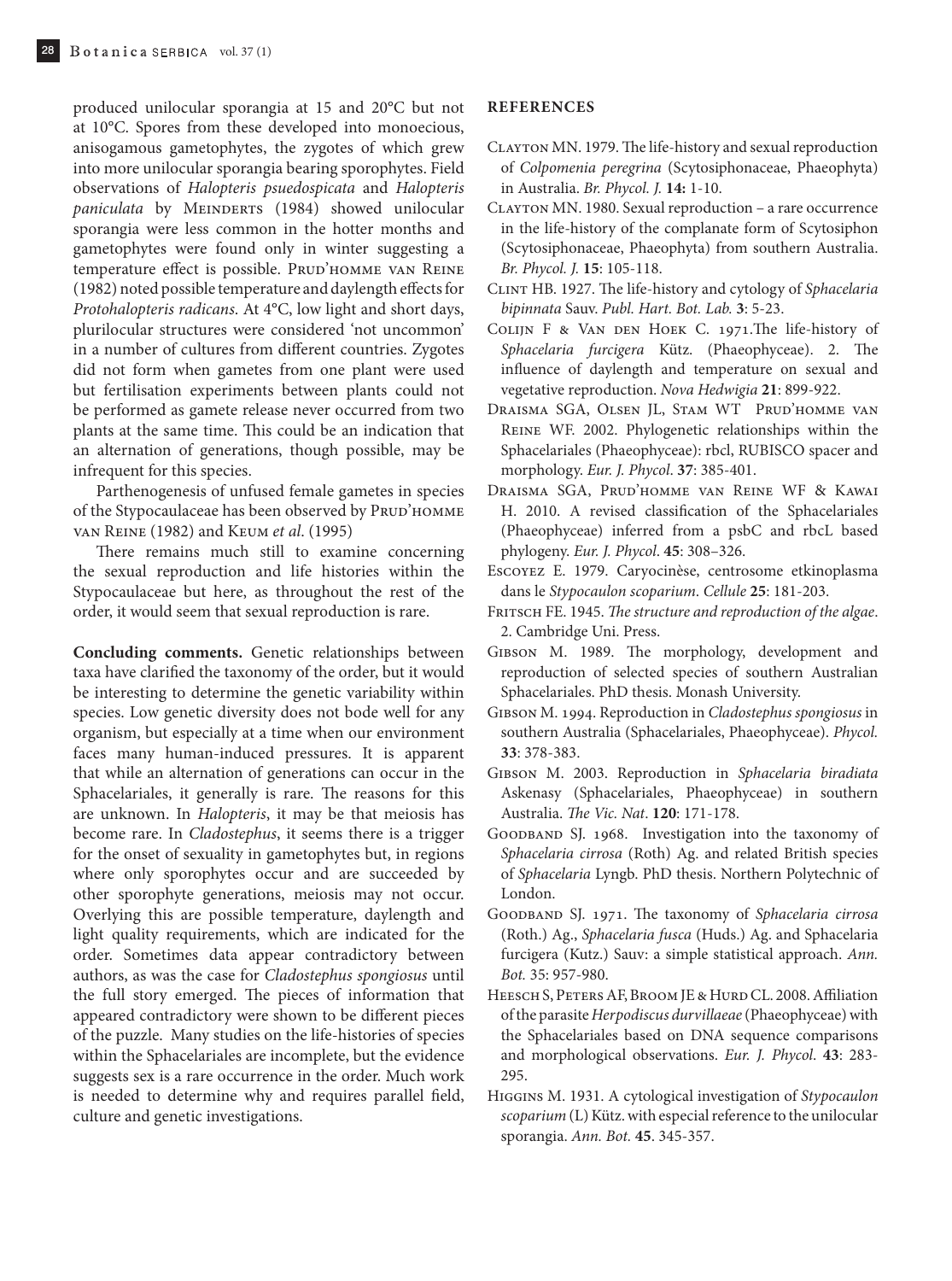- Irvine DEG. 1956. Notes on British species of the genus *Sphacelaria* Lyngb. *Trans. Proc. Bot. Soc. Edinburgh*. **37**: 24- 45.
- JOHN DM & DE GRAFT-JOHNSON KAA. 1975. Preliminary observations on the growth and reproduction of *Sphacelaria brachygonia* Sauv. (Phaeophyceae) in culture. *Bull. I.F.A.N*. **37**: 751-760.
- KATSAROS C & GALATIS B. 1986. Ultrastructural studies on zoosporogenesis of *Halopteris filicina* (Sphacelariales, Phaeophyta). *Phycol.* **25**: 358-370.
- Kawai H & Prud'homme van Reine.1998. Life-history of Japanese *Stypocaulon durum* (Sphacelariales, Phaeophyceae). *Phycol. Res.* **46**: 263-270.
- Keum YS, Oh YS & Lee IK.1995. Morphology and life-history of *Halopteris filicina* (Sphacelariales, Phaeophyceae) from Korea. *Phycol. Res*. **43**: 137–144.
- Knight M. 1929. Studies in Ectocarpaceae II. *Trans. R. Soc. Edinburgh.* **56**: 307-332.
- LINDAUER VW. 1947. An annotated list of the brown seaweeds, Phaeophyceae, of New Zealand. *Trans. Roy. Soc. NZ.* **75**: 394.
- Lindauer VW, Chapman VJ & Aiken M. 1961. The marine algae of New Zealand. Part II. Phaeophyceae. *Nov. Hedw.*  **3**: 129-350.
- Lund S. 1950. The marine algae of Denmark, 2. Phaeophyceae, IV. Sphacelariaceae, Cutleriaceae and Dictyotaceae. *Detkgl. Dan. Vidensk. Selskab. Biol. Skr.* **6**: 1-80.
- Mathias WT. 1935. *Halopterisfilicina* Kütz. The cytology of the reproductive organs. *Hart. Bot. ab. Publ*. **13**: 25-28.
- Meinderts M. 1984. Reproduction and life-histories of *Halopteris paniculata* (Suhr) P.v.R. (Sphacelariales: Phaeophyta) and *Halopteris ramulosa* Sauv. (Sphacelariales: Phaeophyta). In: ASPAB 1984. Programme and Abstracts (Eds), pp.21.
- Moore LB. 1951. Reproduction in *Halopteris* (Sphacelariales). *Ann. Bot.* **15**: 262-278.
- Müller DG, Clayton MN, Meinderts M, Boland W & Jaenicke L. 1986. Sexual pheromone in *Cladostephus* (Sphacelariales, Phaeophyceae). *Naturwissenschaften* **73:** 99-100.
- PETERS AF. 1990. Taxonomic implications of gamete fusions in the parasitic brown alga *Herpodiscus durvilleae. Can. J. Bot*. **68**. 1398-1401.
- Pringsheim N. 1874. Ueber den Gang der Morphologischendifferenzirung in der Sphacelarien-Reihe. *Phys. Math. Abh. K. Akad. Wiss. Berl.* (1873**)**: 137-191.
- Prud'homme van Reine WF. 1982. *A taxonomic revision of the European Sphacelariaceae (Sphacelariales, Phaeophyceae)*. EJ Brill/Leiden University Press (Leiden Botanical Series No. 6).
- Sauvageau C. 1900-1914. *Remarquessur les Sphacélariacées*. Verlag van Cramer.
- Schreiber E. 1931. Über die geschlechtliche Fortpflanzung der Sphacelariales. *Bet. Dt. Ges.* **49**: 235-240.
- Schwarzenbach ME. 1957. Zur Kenntnis der Fortpflanzungsmodi der Braunalge *Halopterisfilicina* (Gratel.) Kütz. *Pubbl. Staz. Zool. Napoli*. **29**: 347-388.
- SEARLES RB & LEISTER GL. 1980. North Carolina marine algae. IX. *Onslowia endophytica gen. et sp. nov.* (Phaeophyta, Sphacelariales) and notes on other new records for North Carolina. *J. Phycol.* **16**: 35-50.
- South GR. 1974. *Herpodiscus* gen. nov. and *Herpodiscus durvilleae* (Lindauer) comb. nov., a parasite of *Durvillea antarctica* (Chamisso) Hariot endemic to New Zealand. *J. R. Soc. NZ*. **4**: 455-461.
- Swingle WT. 1897. Zur Kenntnis der Kern-und Zelltheilung bei den Sphacelariaceen. *Jb. Wiss. Bot*. **30**: 297-350.
- Ten Hoopen A, Bos S & Breeman AM. 1983. Photoperiodic response in the formation of gametangia of the long-day plant *Sphacelaria rigidula* (Phaeophyceae). *Mar. Ecol. Prog. Ser.* **13**: 285-289.
- Van den Hoek C & Flinterman A. 1968. The life-history of *Sphacelaria furcigera* Kütz. (Phaeophyceae). *Blumea* **16**: 193-242.
- Womersley HBS. 1967. A critical survey of the marine algae of southern Australia. II. Phaeophyta. *Aust. J. Bot.* **15**: 189- 270.
- Womersley HBS. 1987. *The marine benthic flora of southern Australia*. Part II. S. Aust. Govt. Printing Division, Adelaide.